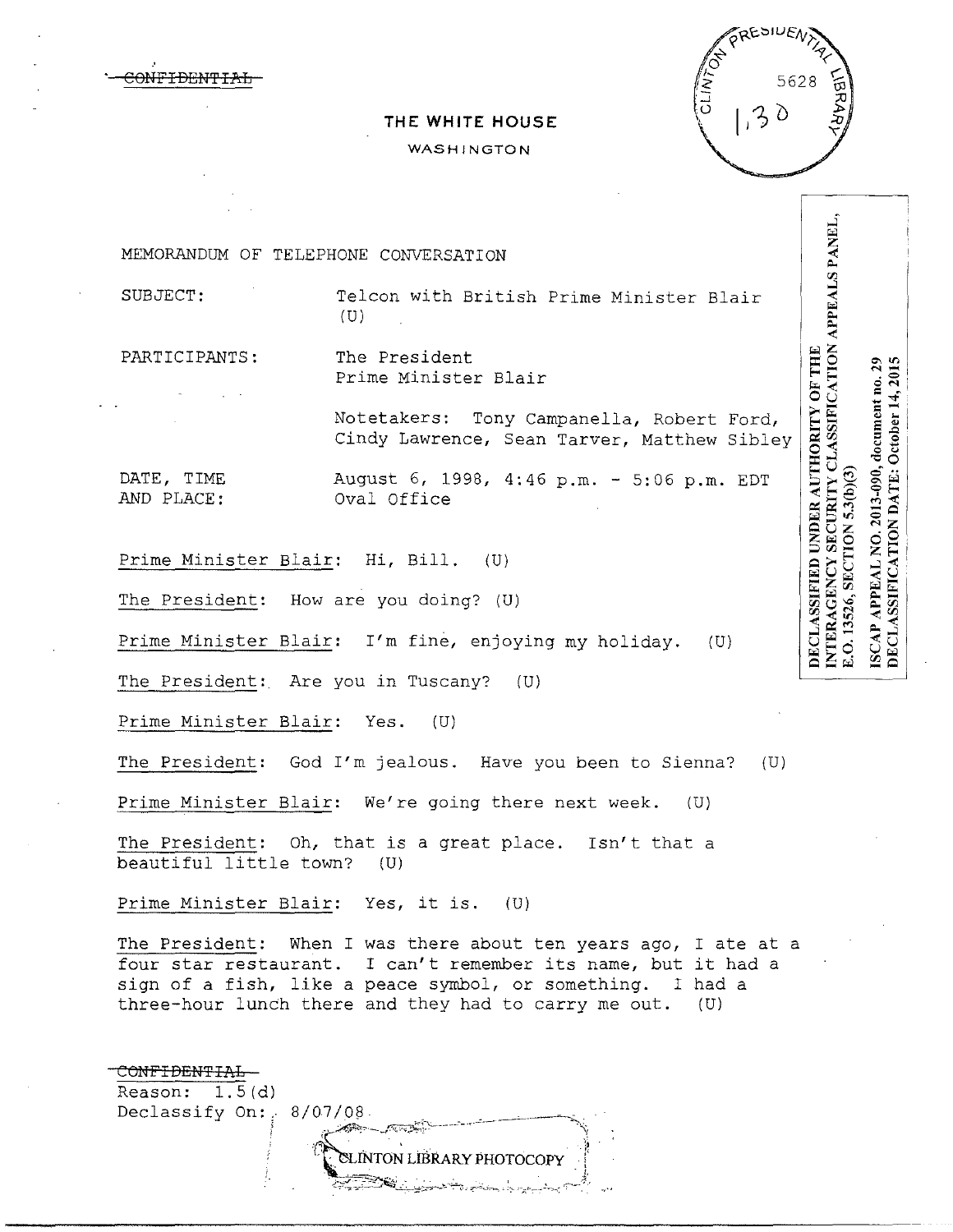$\overline{O}$ 

·

Prime Minister Blair: It's a good place to be carried out from. Are you on holiday? (U)

The President: The House is here for another month, one more day actually and so we are all working here. I am going to go on holiday in ten or eleven days. (U)

Prime Minister Blair: Weren't you up with Steven Spielberg? (U)

The President: I spent the weekend up in Long Island with him. We talked about you. He and Tom Hanks came here last month and showed me their movie "Saving Private Ryan," about Normandy, before it was in the theater. It's an enormous film, really good. (U)

Prime Minister Blair: So you' re back in your office. (U)

The President: Yes, I'm sitting here in my office. It's a beautiful day outside. I'm concerned about the Japanese situation, really worried. But that is not why I called. Gerhard Schroeder was here yesterday and we had a long talk. He's apparently still leading the polls by a solid 5-8 points. You think he is going to win don't you?  $\mathcal{H}$ 

Prime Minister Blair:

**E.O.** 13526, section 1.4(b)(d)

The President: He just thinks it's time for a change? *Je* 

Prime Minister Blair: Yes. You can never tell for sure.

**E.O. 13526, section 1.4(b)(d)** 

The President: Well, you know, it's the second time we've met; it was much more relaxed this time. The first time was in Germany and I was on a campaign swing for Kohl, so you can imagine, but we had a good talk

**INTON LIBRARY PHOTOCOPY** 

**E.O. 13526, section 1.4(d)** 

S<del>ONFIDENTIAL</del>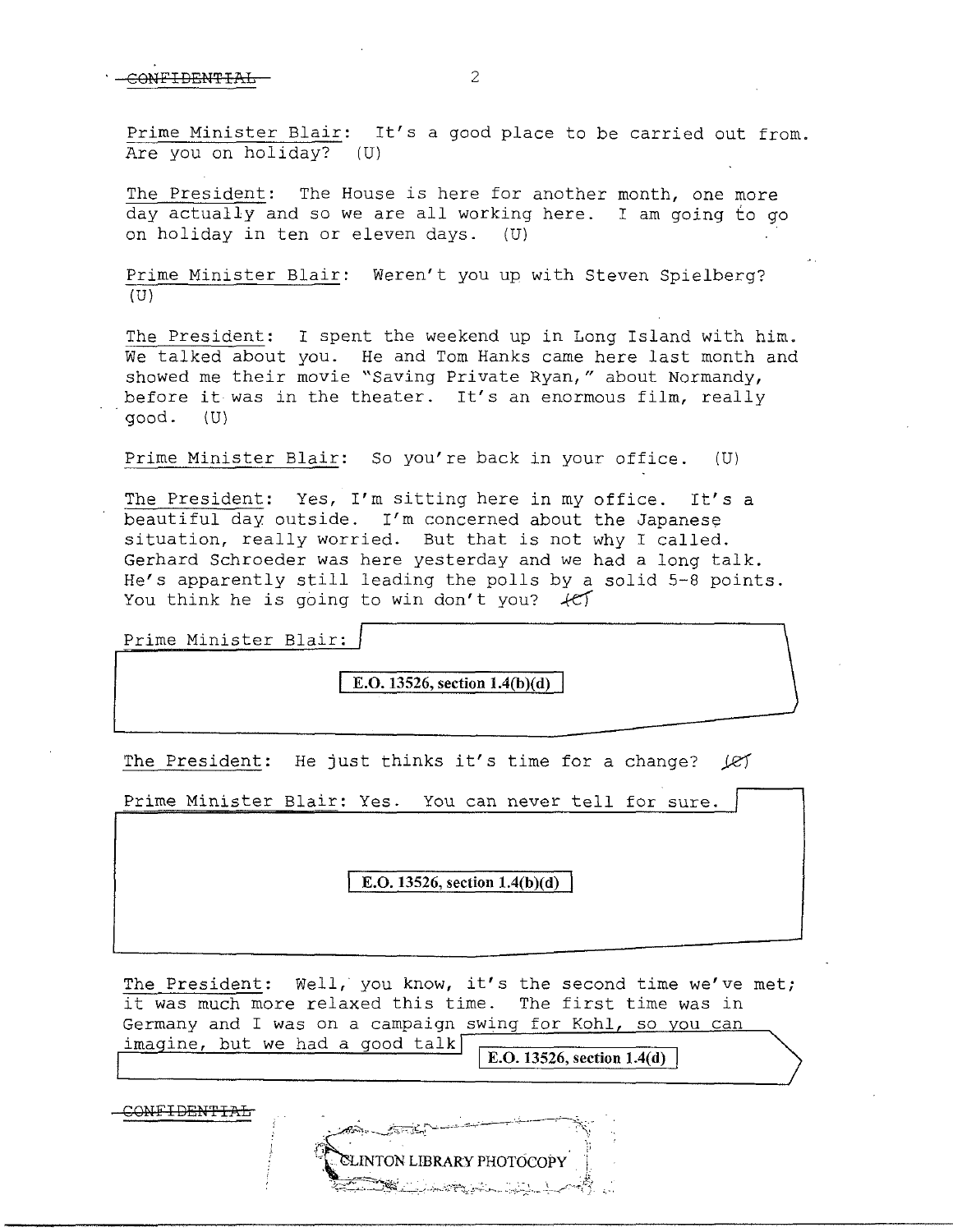I **E.O. 13526, section 1.4(d)** 

Prime Minister Blair: **E.O. 13526, section 1.4(b)(d)** 

The President:  $|$   $|$  **E.O. 13526, section 1.4(d)**  $|$  The longer you hang around this business, it becomes apparent that very few people make it this far by accident. They don't just give these jobs away.  $1e$ 

Prime Minister Blair: Yeah, I think that's true. (U}

The President: I called you to talk about Kosovo. It *is*  getting worse. The headlines show that, but Milosevic *is* going for a military solution. Serb security forces are not only suppressing Albanian militants, but are also engaging in a systematic campaign against the civilian population. I think we are getting closer to a major humanitarian disaster.  $\mathcal{L}$ 

Milosevic has a sense of doing this under the threshold for NATO military response because he believes that NATO will respond only with a UN resolution, but Russia guarantees to block it. My view is, at a minimum, we need to make him think again. We need to finalize planning that we started, identify forces and think about some sort of ultimatum to get him to stop the offensive and restore autonomy for Kosovo.  $\mathcal{L}$ 

I believe we ought to make it clear that, while we would like to get UN authority, we can do it without it. I know you differ here, and Albright talked to Cook about asking the UN Security Council for the necessary authority. ( $\varnothing$ )

Let me tell you we are headed to a collision on Kosovo and what is going on in Russia. I talk to Bob Rubin about every day. I am still quite concerned about their economy and about the stability of the Yeltsin government. His health is deteriorating and a lot of noise is being made about controls on freedoms to get order in society.  $\mathcal{L}$ 

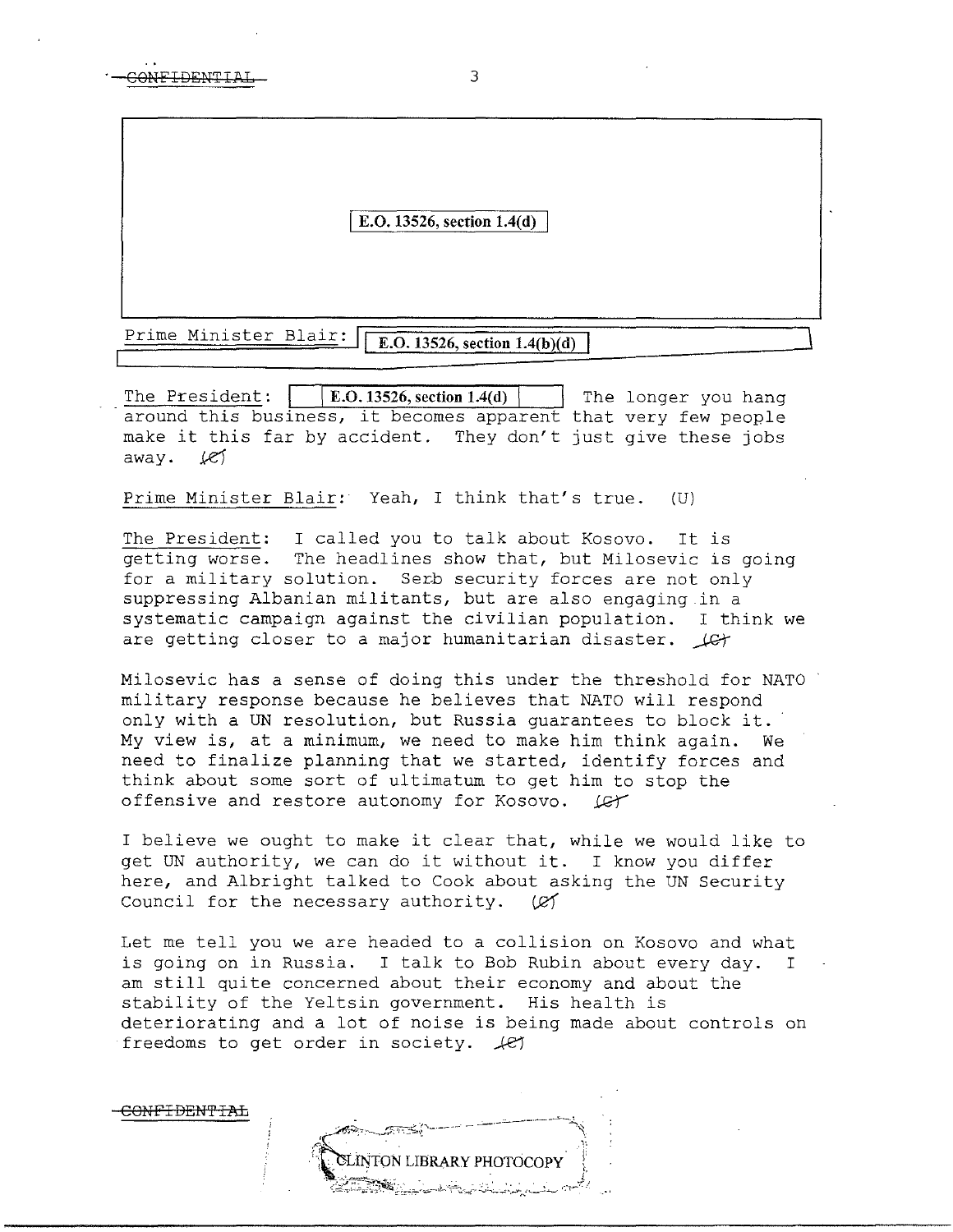What I'm afraid of is, if things get worse in Kosovo, a lot of civilians will be dying and others turning into refugees. If we put Yeltsin into this box, he will be forced to abstain because it is so bad and would really hurt him at home politically with the economy the way it is, or he can keep with Primakov and veto it and run the risk of alienating the rest of the world at the very time he needs the most support from the international community. While it is better to have UN support, I am very worried about bringing this to a vote right now. (C)

Milosevic thinks he has a free hand. I talked to you and John Major and I understand you have different system to decide legal authority there. One thing I had our guys do  $-$ - there is a basis: there have been a number of cross-border incursions and threats to international observers, which could be a trigger for self-defense. Also, there is Milosevic's record of threat to international peace and security and then the humanitarian atrocities. I think we could construct a legal case, but if I can't convince you about it, we don't have a chance with Chirac and  $Kohl.$   $Let$ 

**E.O. 13526, section 1.4(b)(d)** 

Prime Minister Blair:

The President: Let me ask you this then. Shouldn't we try to get Chirac and Kohl to sign off on ultimatums we would give Milosevic? Word of planning would be somewhat helpful. Convince Chirac and Kohl that a UN resolution is not legally necessary. I know how Chirac *is* on this, but it will hurt Yeltsin if we put him in a position of having to sign off or block now. *.J.e}* 

Prime Minister Blair:/ */)*  Prime Minister Biair:/

CONFIDEN'I'IAL

The President: We can nose around it. His economic problems are horrible and his internal political problems are awful. I'm very worried about this. Yeltsin was going to go on vacation in

I E.O. **13526, section l.4(b)(d)**

ON LIBRARY PHOTOCOPY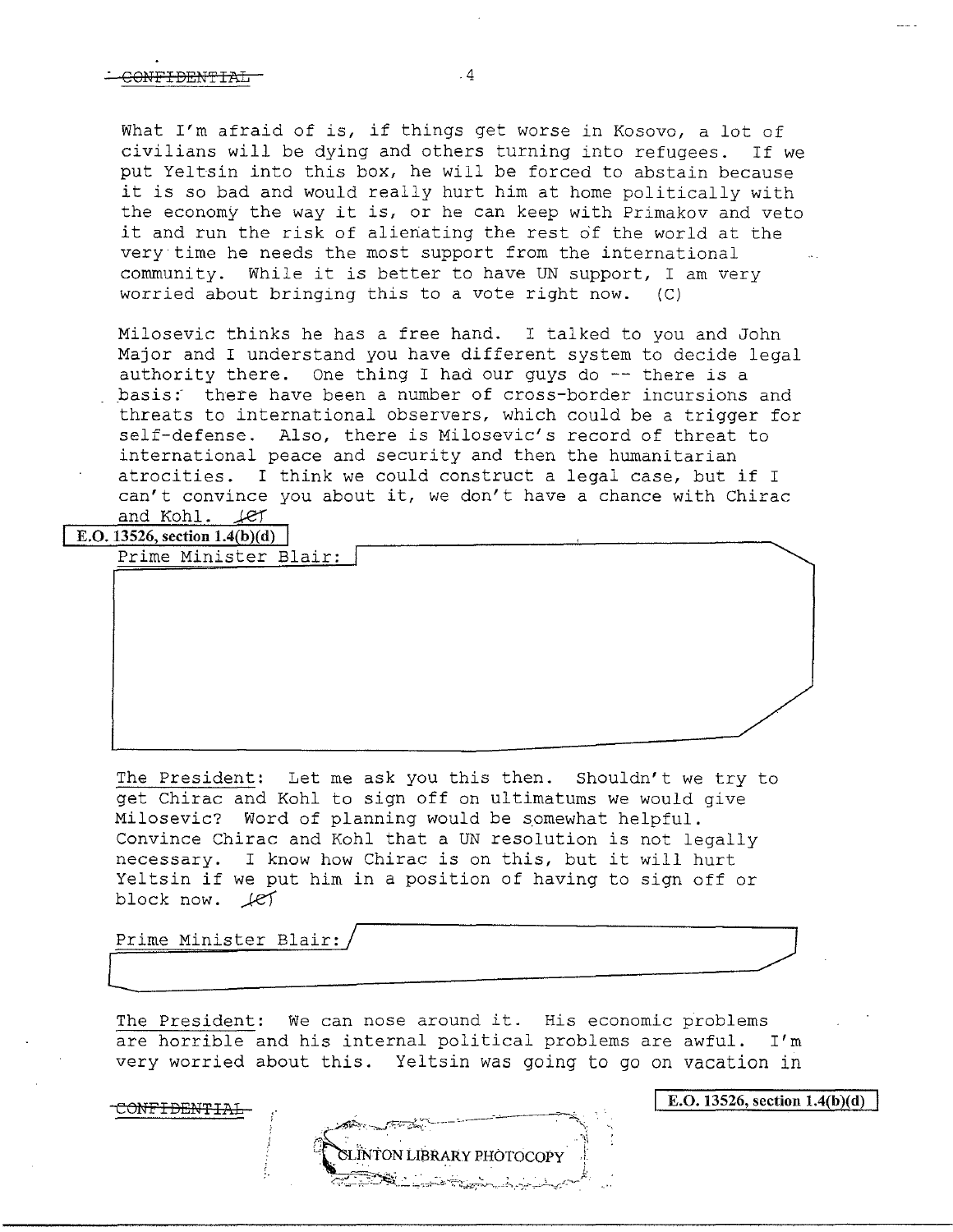## CONFIDENTIAL 5

### E.O. 13526, section 1.4(b)(d)

August, but then he had to come early, even though his health needs the rest. I am going over there and meet with him for a few days in September, but I'm very worried about this.  $\cancel{(2)}$ 

Prime Minister Blair: /

The President: I don't know, we have to work on that. We have to work through another option, apart from a Security council resolution. They would have to raise holy hell, but, in the end, if we handle it in the right way, it would be the best of three bad alternatives. Better than forcing them to veto it. . Better than forcing him to eat it. My problem is I am afraid what happens if we let it deteriorate more. There is a rumor, news story, of 500 people in a mass grave. It may not be true, but the other side is trying to force us in, too. We have all those problems you and I discussed before. People want us to be their air force to get independence. But I think the near term problem is we went through all this with the Bosnian civil war and I don't want to replay it with another Muslim population. *-+er* 

Prime Minister Blair:

The President: Yes, that is exactly what's doing it and Primakov gave it to him.  $\text{LET}$ 

Prime Minister Blair: /

The President: I'm going to call Helmut first and nail him down. Kinkel's been aware of where the French are. Given the impact on their election, but might help him electorally. But basically it is a domestic election, so my guess is no effect.  $127$ 

INTON LIBRARY PHOTOCOPY

Prime Minister Blair:

 $\overrightarrow{E.0.13526}$ , section 1.4(b)(d)

**l.**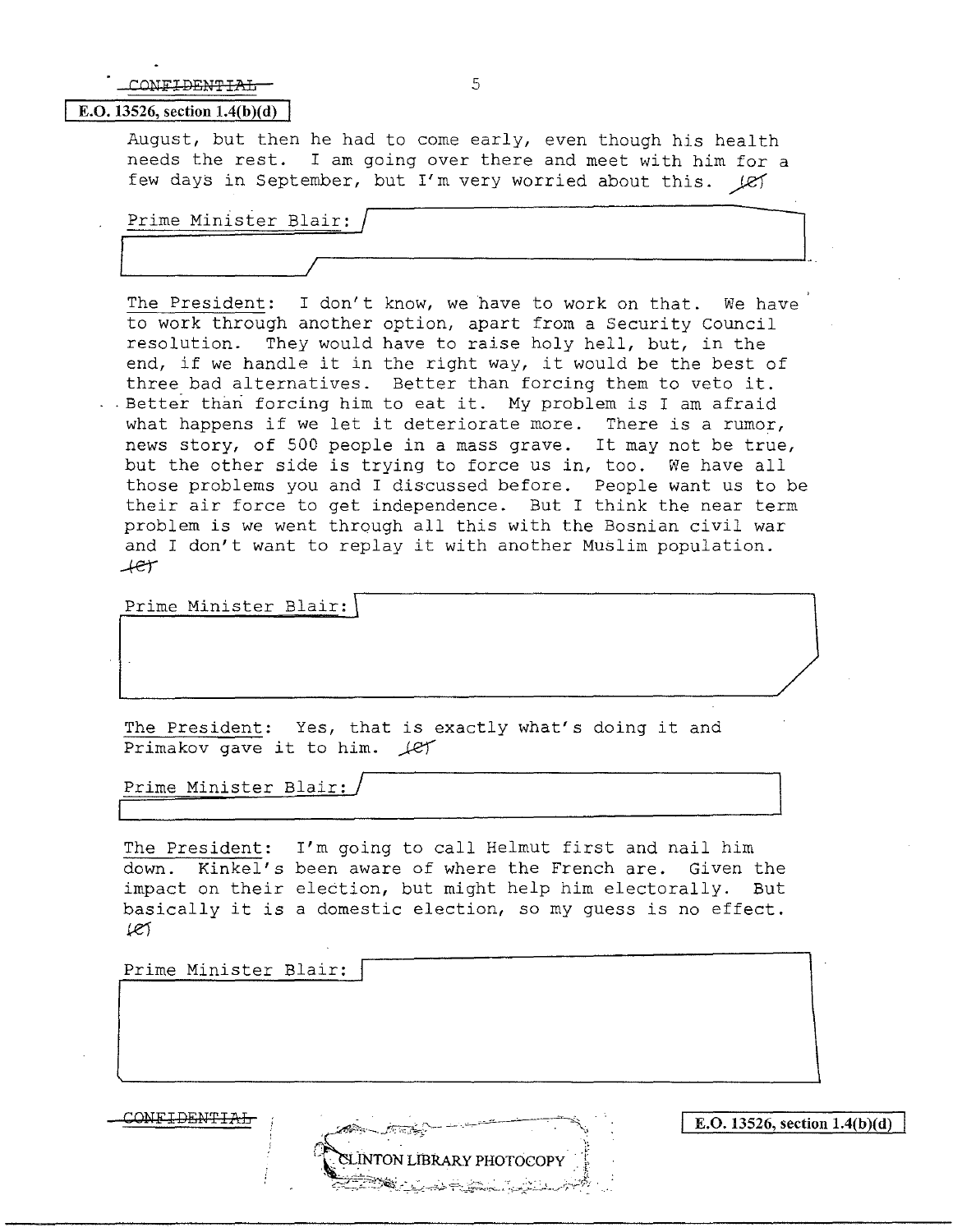$\overline{6}$ 

### **E.O. 13526, section 1.4(b)(d)**

The President: We will nose around some more. They may decide to shape this and go along with us, but right now I don't see  $it.$   $l$  $er$ 

Prime Minister Blair:

CONF<del>IDENTIA</del>I

 $E.D. 13526$ , section  $1.4(b)(d)$ 

The President: Maybe they will want to try to go along with us on a resolution, but I doubt it. Let me mention a couple of other things. The Security Council had a discussion about Iraq today with Kofi. I think we have to play a measured game here. I think this is a reaction by Iraq to the fact the IAEA says they couldn't recommend ending the inspection regime and going to monitoring on the nuclear issue. *\_µc)* 

This was a serious report that we had nothing to do with, on very specific issues. It could be they simply overacted, but my instinct right now is to not come out with a bellicose reaction at this point. We ought to be relaxed and work with the Secretary General and focus on inspection requirements. We will just say that we will postpone sanctions reviews until Iraq achieves compliance.  $\sqrt{e}$ 

Butler was very upfront. I think the Iraqis may have been showing a little leg about it. About every six months they try to provoke us with their rhetoric, but they may come back. With all these other problems in the world we should give Kofi a chance to work through this. If not, then we can say to hell with them and we leave the sanctions on indefinitely.  $+C$ -

Prime Minister Blair: What about these reviews?  $+C$ 

The President: I think they overread the IAEA refusal to recommend ending the inspection regime and going to monitoring on nuclear. The IAEA said they had just a few more things to do here. It would have been reviewed in August for monitoring in October but, for whatever reason, they reacted the way they did. Now is not the time for us to overact. They probably hope we will do that and spend a lot of money moving the fleet back in, but I don't want to do that right now. We'll monitor it closely, but, on the other hand, don't let them think they can wish this away.  $\text{Ler}$